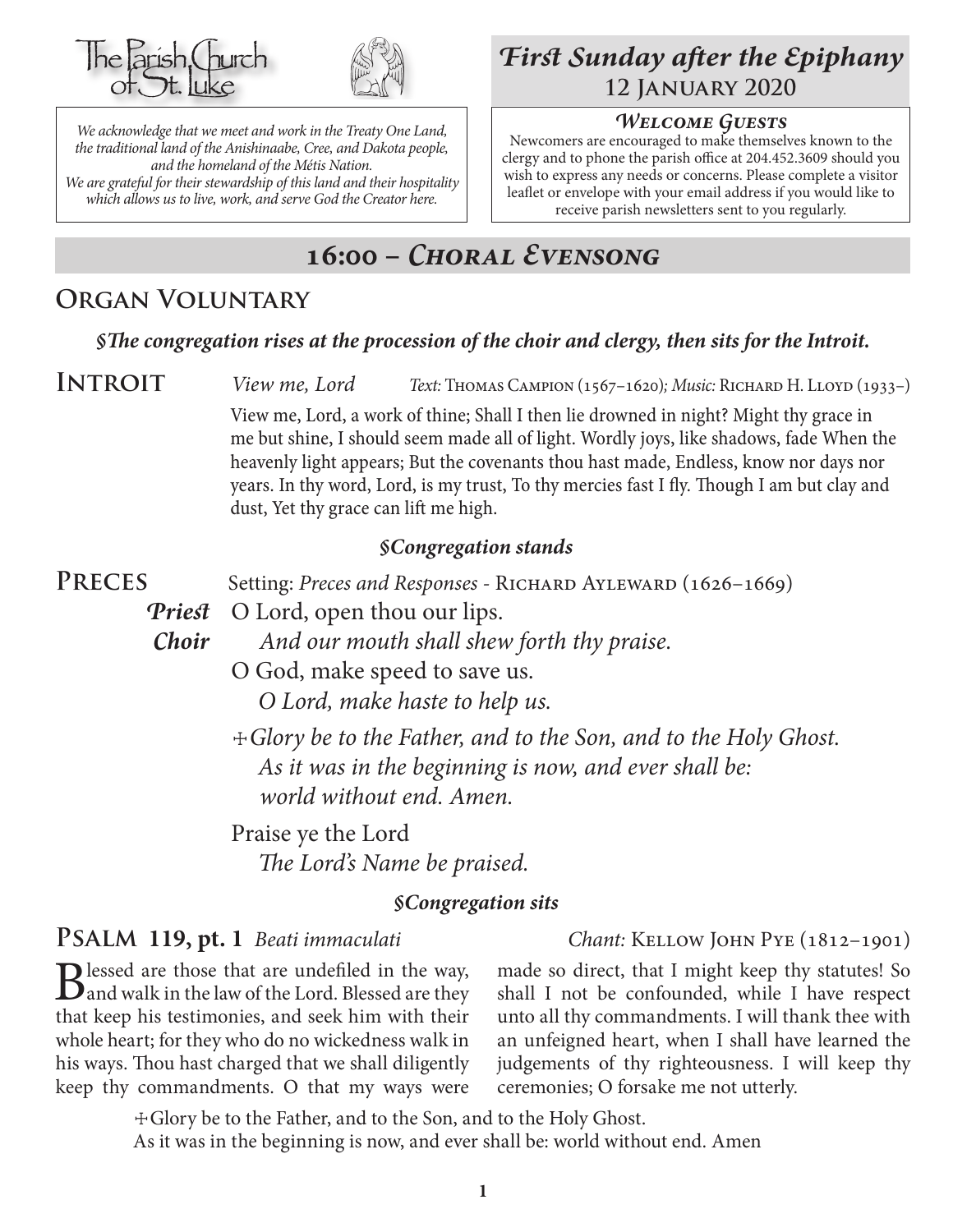#### **Psalm 119, pt. 2** *In quo corriget? Chant:* James Nares (1715–1783)

Wherewithal shall a young man cleanse his way? Even by ruling himself after thy word. With my whole heart have I sought thee; O let me not go wrong out of thy commandments. Thy words have I hid within my heart, that I should not sin against thee. Blessed art thou, O Lord; O teach

me thy statutes. With my lips have I been telling of all the judgements of thy mouth. I have had as great delight in the way of thy testimonies, as in all manner of riches. I will talk of thy commandments, and have respect unto thy ways. My delight shall be in thy statutes, and I will not forget thy word.

☩Glory be to the Father, and to the Son, and to the Holy Ghost. As it was in the beginning is now, and ever shall be: world without end. Amen

#### **First Lesson** *Isaiah 43.1–13*

But now thus says the Lord, he who created you, O Jacob, he who formed you, O Israel: Do not fear, for I have redeemed you; I have called you by name, you are mine. <sup>2</sup>When you pass through the waters, I will be with you; and through the rivers, they shall not overwhelm you; when you walk through fire you shall not be burned, and the flame shall not consume you. <sup>3</sup>For I am the Lord your God, the Holy One of Israel, your Saviour. I give Egypt as your ransom, Ethiopia and Seba in exchange for you. <sup>4</sup>Because you are precious in my sight, and honoured, and I love you, I give people in return for you, nations in exchange for your life. 5 Do not fear, for I am with you; I will bring your offspring from the east, and from the west I will gather you; <sup>6</sup>I will say to the north, 'Give them up', and to the south, 'Do not withhold; bring my sons from far away and my daughters from the end of the

#### **Magnificat** *(St. Luke 1.46–55) §stand*

Setting: Magnificat and Nunc dimittis in C, Op. 115 - SIR CHARLES VILLIERS STANFORD (1852-1924)

My soul doth magnify the Lord, and my spirit<br>hath rejoiced in God my Saviour. For he hath regarded the lowliness of his handmaiden. For behold, from henceforth all generations shall call me blessed. For he that is mighty hath magnified me; and holy is his Name. And his mercy is on them that fear him throughout all generations. He hath showed strength with his arm; he hath scattered

earth  $-$  <sup>7</sup> everyone who is called by my name, whom I created for my glory, whom I formed and made.' 8 Bring forth the people who are blind, yet have eyes, who are deaf, yet have ears! <sup>9</sup>Let all the nations gather together, and let the peoples assemble. Who among them declared this, and foretold to us the former things? Let them bring their witnesses to justify them, and let them hear and say, 'It is true.' <sup>10</sup>You are my witnesses, says the Lord, and my servant whom I have chosen, so that you may know and believe me and understand that I am he. Before me no god was formed, nor shall there be any after me. 11I, I am the Lord, and besides me there is no saviour.<sup>12</sup> declared and saved and proclaimed, when there was no strange god among you; and you are my witnesses, says the Lord. 13I am God, and also henceforth I am He; there is no one who can deliver from my hand; I work and who can hinder it?

the proud in the imagination of their hearts. He hath put down the mighty from their seat, and hath exalted the humble and meek. He hath filled the hungry with good things; and the rich he hath sent empty away. He remembering his mercy hath holpen his servant Israel; As he promised to our forefathers, Abraham and his seed for ever.

☩Glory be to the Father, and to the Son, and to the Holy Ghost. As it was in the beginning is now, and ever shall be: world without end. Amen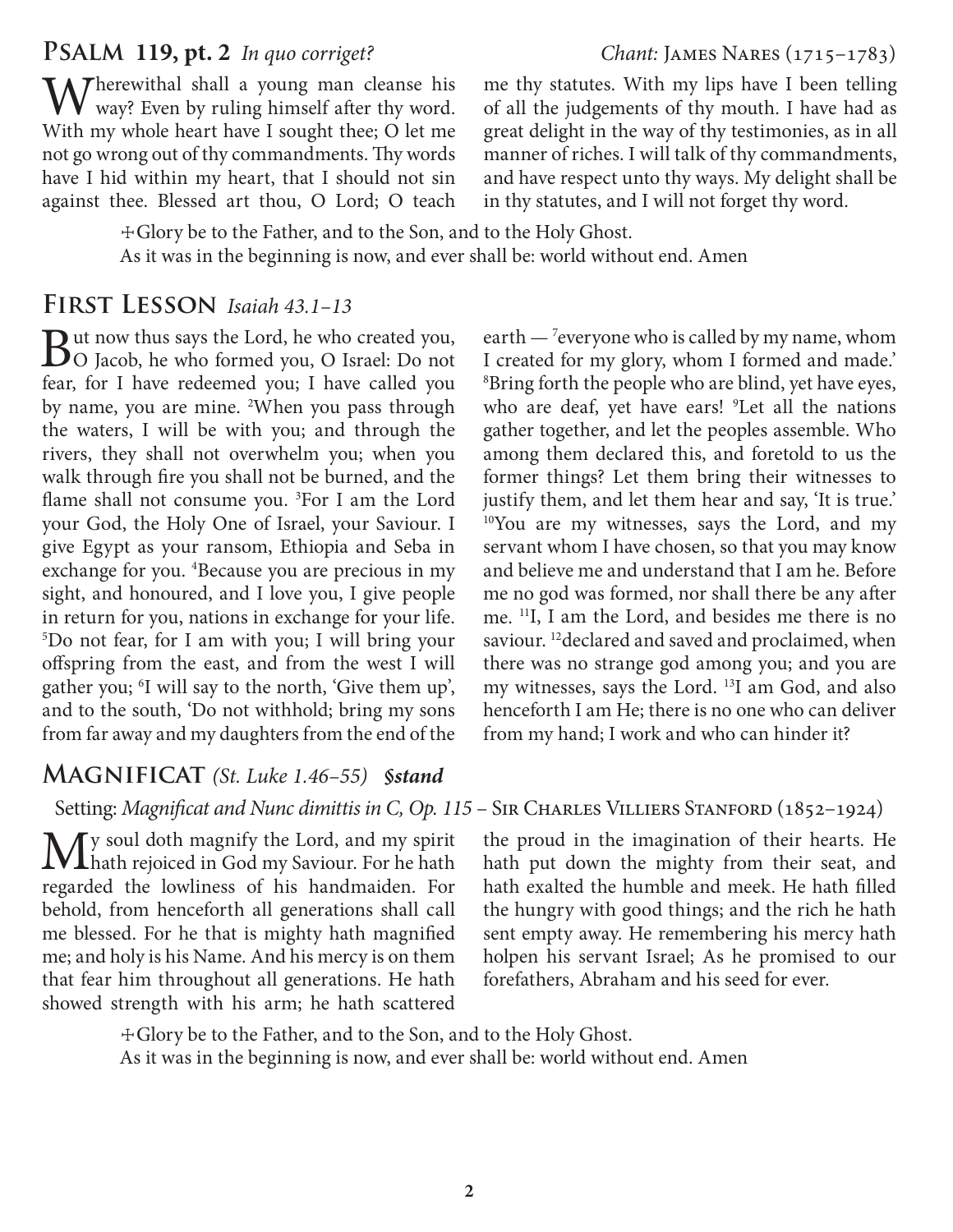## **Second Lesson** *John 11.20–36a §sit*

When Martha heard that Jesus was coming, she went and met him, while Mary stayed at home. 21Martha said to Jesus, 'Lord, if you had been here, my brother would not have died. <sup>22</sup>But even now I know that God will give you whatever you ask of him.' 23Jesus said to her, 'Your brother will rise again.' 24Martha said to him, 'I know that he will rise again in the resurrection on the last day.' 25Jesus said to her, 'I am the resurrection and the life. Those who believe in me, even though they die, will live, 26and everyone who lives and believes in me will never die. Do you believe this?' 27She said to him, 'Yes, Lord, I believe that you are the Messiah, the Son of God, the one coming into the world.' 28When she had said this, she went back and called her sister Mary, and told her privately, 'The

Teacher is here and is calling for you.' <sup>29</sup>And when she heard it, she got up quickly and went to him. <sup>30</sup>Now Jesus had not yet come to the village, but was still at the place where Martha had met him. 31The Jews who were with her in the house, consoling her, saw Mary get up quickly and go out. They followed her because they thought that she was going to the tomb to weep there. 32When Mary came where Jesus was and saw him, she knelt at his feet and said to him, 'Lord, if you had been here, my brother would not have died.' 33When Jesus saw her weeping, and the Jews who came with her also weeping, he was greatly disturbed in spirit and deeply moved. 34He said, 'Where have you laid him?' They said to him, 'Lord, come and see.' 35Jesus began to weep. 36So the Jews said, 'See how he loved him!'

## **Nunc Dimittis** *(St. Luke 2.29–32) §stand*

Lord, now lettest thou thy servant depart in peace, according to thy word. For mine eyes have seen thy salvation, which thou hast prepared

before the face of all people; To be a light to lighten the Gentiles, and to be the glory of thy people Israel.

☩Glory be to the Father, and to the Son, and to the Holy Ghost. As it was in the beginning is now, and ever shall be: world without end. Amen

## **Apostles' Creed** *§remain standing - said by all*

- *Priest* I believe in God,
	- *All* **the Father Almighty, Maker of heaven and earth: And in Jesus**  Christ his only Son our LORD, Who was conceived by the Holy **Ghost, Born of the Virgin Mary, Suffered under Pontius Pilate, Was crucified, dead, and buried: He descended into hell; The third day he rose again from the dead; He ascended into heaven, And sitteth on the right hand of God the Father Almighty; From thence he shall come to judge the quick and the dead. I believe in the Holy Ghost; The holy Catholic Church; The Communion of**  Saints; The Forgiveness of sins;  $\pm$ The Resurrection of the body, **And the Life everlasting. Amen.**

## **Versicles and Lesser Litany** *§congregation kneels, the priest and choir standing*

- *Priest* The Lord be with you.
- *Choir And with thy spirit.*

Let us pray.

 *Lord, have mercy upon us. Christ have mercy upon us. Lord, have mercy upon us.*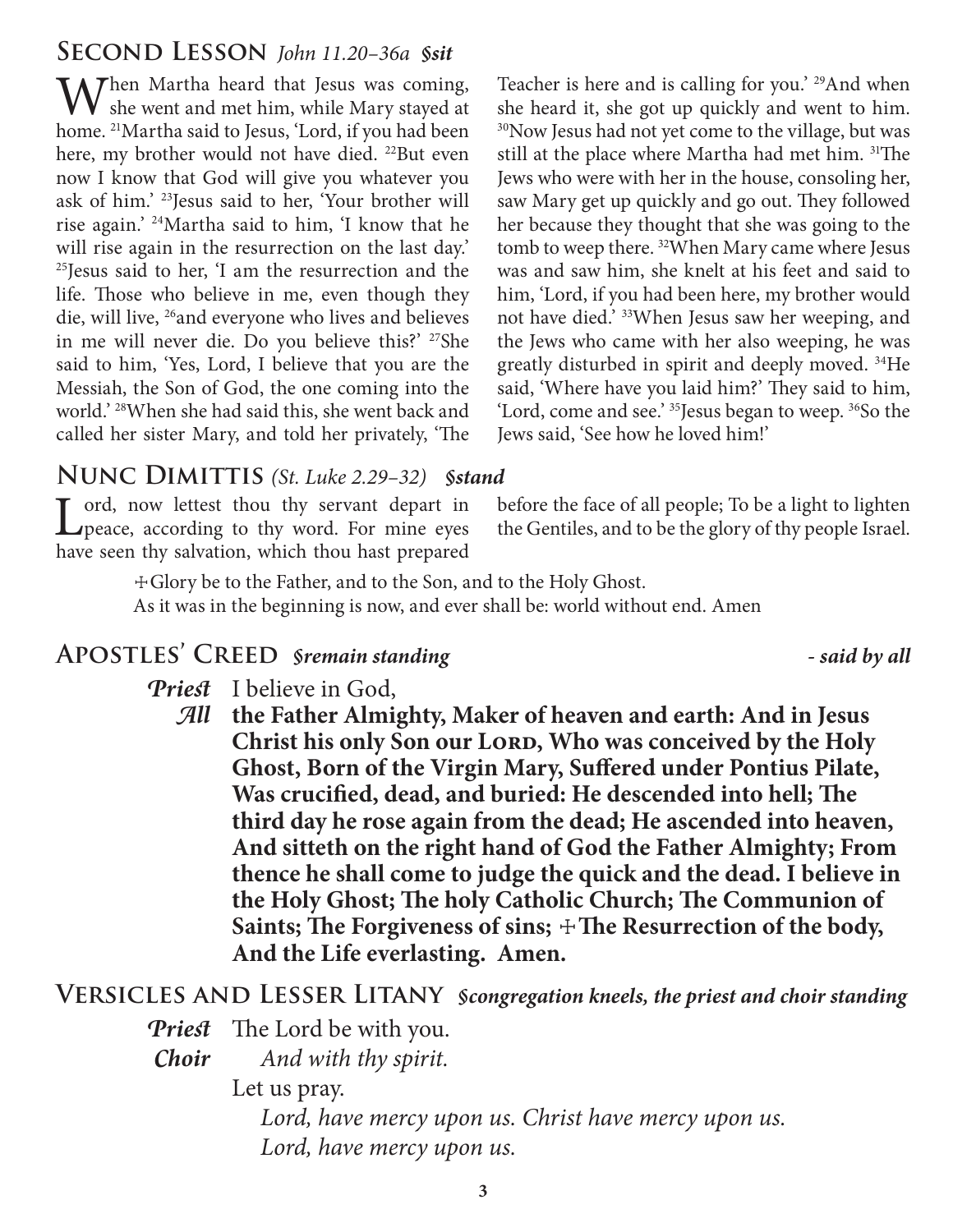# **Lord's Prayer** *- said by all*

*All* **Our Father, who art in heaven, hallowed be thy name, thy kingdom come, thy will be done, on earth as it is in heaven. Give us this day our daily bread. And forgive us our trespasses, as we forgive those who trespass against us. And lead us not into temptation, but deliver us from evil. For thine is the kingdom, the power, and the glory, for ever and ever.** *Amen.*

## **Suffrages**

- *Priest* O Lord, shew thy mercy upon us.
- 
- *Choir And grant us thy salvation.*
	- O Lord, save the Queen.
		- *And mercifully hear us when we call upon thee.*
	- Endue thy ministers with righteousness.
		- *And make they chosen people joyful.*
	- O Lord, save thy people.

 *And bless thine inheritance.*

Give peace in our time, O Lord.

 *Because there is none other that fighteth for us, but only thou, O God.*

O God, make clean our hearts within us.  *And take not thy Holy Spirit from us.*

## **First Collect** *The First Sunday after the Epiphany*

*Priest* O Lord, we beseech thee mercifully to receive the prayers of thy people which call upon thee; and grant that they may both perceive and know what things they ought to do, and also may have grace and power faithfully to fulfil the same; through Jesus Christ our Lord. *Amen.*

## **Second Collect** *The Epiphany of our Lord*

*Priest* O God, who by the leading of a star didst manifest thy onlybegotten Son to the Gentiles: Mercifully grant, that we, who know thee now by faith, may be led onward through this earthly life, until we see the vision of thy heavenly glory; through the same thy Son Jesus Christ, who with thee and the Holy Ghost liveth and reigneth, one God, world without end. *Amen.*

## **Third Collect** *for Peace*

**Priest** O God, from whom all holy desires, all good counsels, and all just works do proceed, Give unto thy servants that peace which the world cannot give; that our hearts may be set to obey thy commandments, and also that by thee we being defended from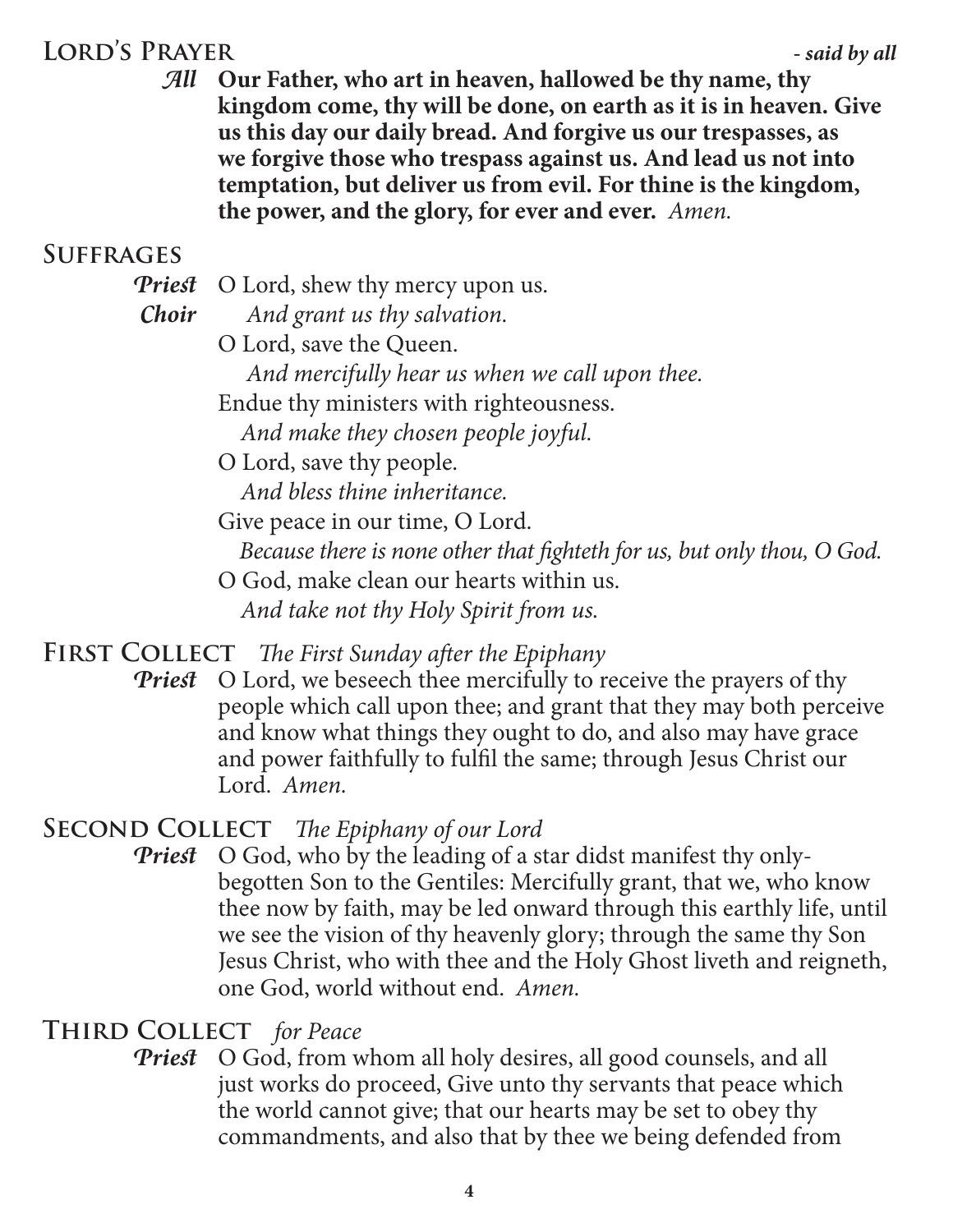the fear of our enemies may pass our time in rest and quietness; through the merits of Jesus Christ our Saviour. *Amen.*

**Fourth Collect** *for Aid against all Perils*

*Priest* Lighten our darkness, we beseech thee, O Lord; and by thy great mercy defend us from all perils and dangers of this night; for the love of thy only Son, our Saviour Jesus Christ. *Amen.*

#### *§all are seated*

ANTHEM *Teach me, O Lord Text: Psalm 119.33-38; Music: WILLIAM BYRD* (1538–1623)

Teach me, O Lord, the way of thy statutes; and I shall keep it unto the end. Give me understanding, and I shall keep thy law; yea, I shall keep it with my whole heart. Make me to go in the path of thy commandements; for therein is my desire. Incline my heart unto thy testimonies, and not to covetousness. O turn away mine eyes, lest they behold vanity, and quicken thou me in thy way. O stablish thy word in thy servant, that I may fear thee. Glory be to the Father, and to the Son; and to the Holy Ghost. As it was in the beginning, and is now, and ever shall be: world without end. Amen.

#### **Prayer** *for the Queen and the Commonwealth §kneel*

*Priest* Almighty God, the fountain of all goodness, we humbly beseech thee to bless our Sovereign Lady, Queen Elizabeth, the Parliaments of the Commonwealth, and all who are set in authority under her; that they may order all things in wisdom, righteousness, and peace, to the honour of thy holy Name, and the good of thy Church and people; through Jesus Christ our Lord. *Amen.*

## **Prayer** *for the Clergy and People*

- *All* **Almighty and everlasting God, from whom cometh every good and perfect gift: Send down upon our Bishops and Clergy, and all Congregations committed to their charge, the healthful Spirit of thy grace; and that they may truly please thee, pour upon them the continual dew of thy blessing. Grant this, O Lord, for the honour of our Advocate and Mediator, Jesus Christ.** *Amen.*
- **Prayer** *at Eventide*
	- *All* **O Lord, support us all the day long of this troublous life, until the shadows lengthen and the evening comes, the busy world is hushed, the fever of life is over, and our work is done. Then, Lord, in thy mercy, grant us safe lodging, a holy rest, and peace at the last; through Jesus Christ our Lord.** *Amen.*

*§During the hymn following, a collection will be received.*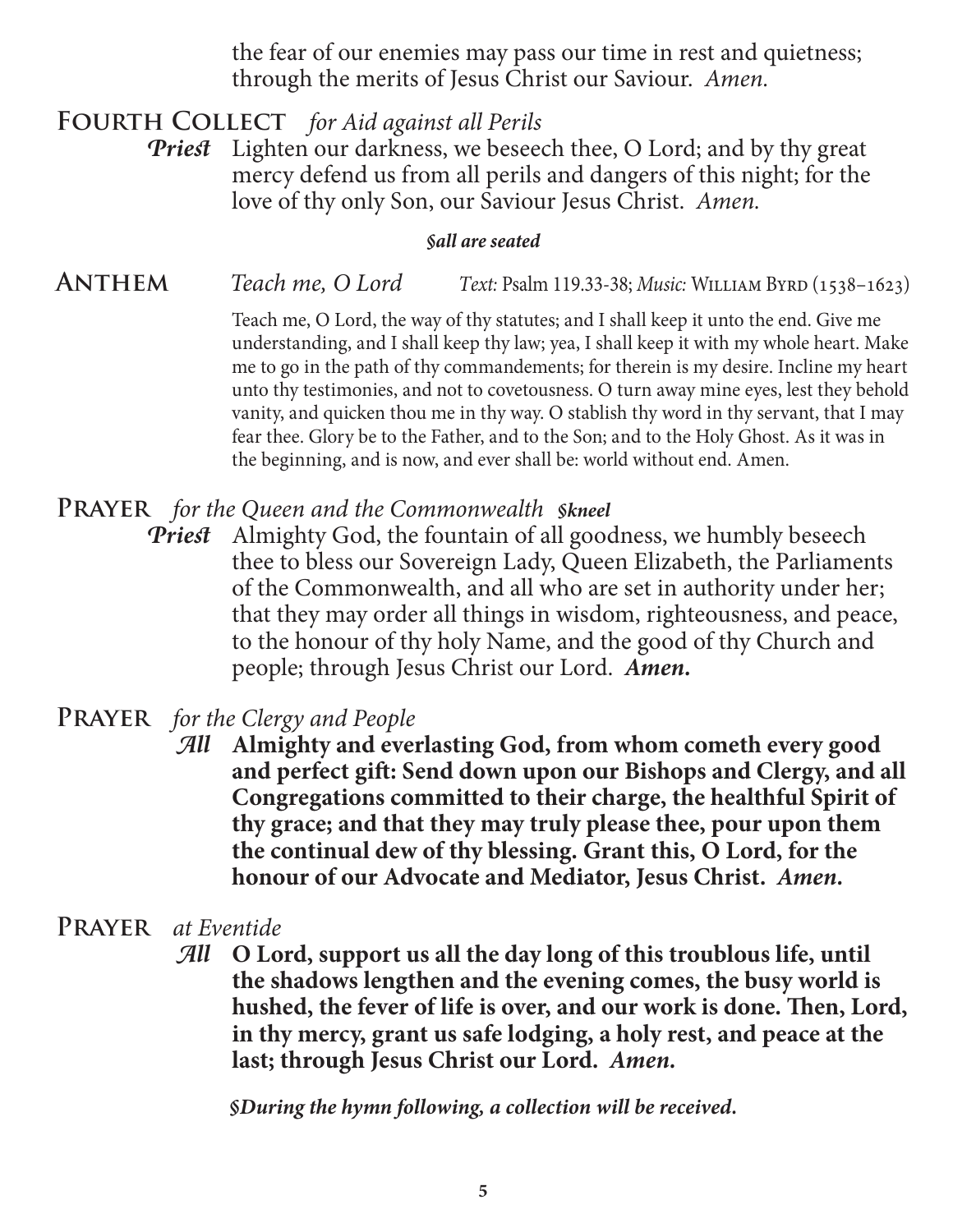**HYMN** *Lucis Creator optime <i>§stand* **VIENNA** 7777 *Words: Hymns Ancient and Modern; Music: J.H. KNECHT* (1752-1817)



- **1. Blest Creator of the light, making day with radiance bright, thou didst o'er the forming earth, give the golden light its birth.**
- **2. Shade of eve with morning ray took from thee the name of day; darkness now is drawing nigh; listen to our humble cry.**
- **3. May we ne'er by guilt depressed lose the way to endless rest; nor with idle thoughts and vain bind our souls to earth again.**
- **4. Rather may we heavenward rise where eternal treasure lies, purified by grace within, hating every deed of sin.**
- **5. Holy Father, hear our cry through thy Son our Lord most high, whom our thankful hearts adore with the Spirit evermore. Amen.**

## **Offertory Sentence**

- *Priest* All things come of thee, O Lord.
	- *All* **And of thine own have we given thee.**
- **Prayer** *a General Thanksgiving §all kneel*
	- *Priest* Let us pray.
		- *All* **Almighty God, Father of all mercies, We thine unworthy servants do give thee most humble and hearty thanks For all thy goodness and loving-kindness To us and to all people; We bless thee for our creation, preservation, and all the blessings of this life; But above all for thine inestimable love In the redemption of the world by our Lord Jesus Christ; For the means of grace, And for the hope of glory. And we beseech thee, give us that due sense of all thy mercies, That our hearts may be unfeignedly thankful, And that we show forth thy praise, Not only with our lips, but in our lives; By giving up ourselves to thy service, And by walking before thee in holiness and righteousness all our days; Through Jesus Christ our Lord, To whom, with thee and the Holy Ghost, be all honour and glory, world without end. Amen.**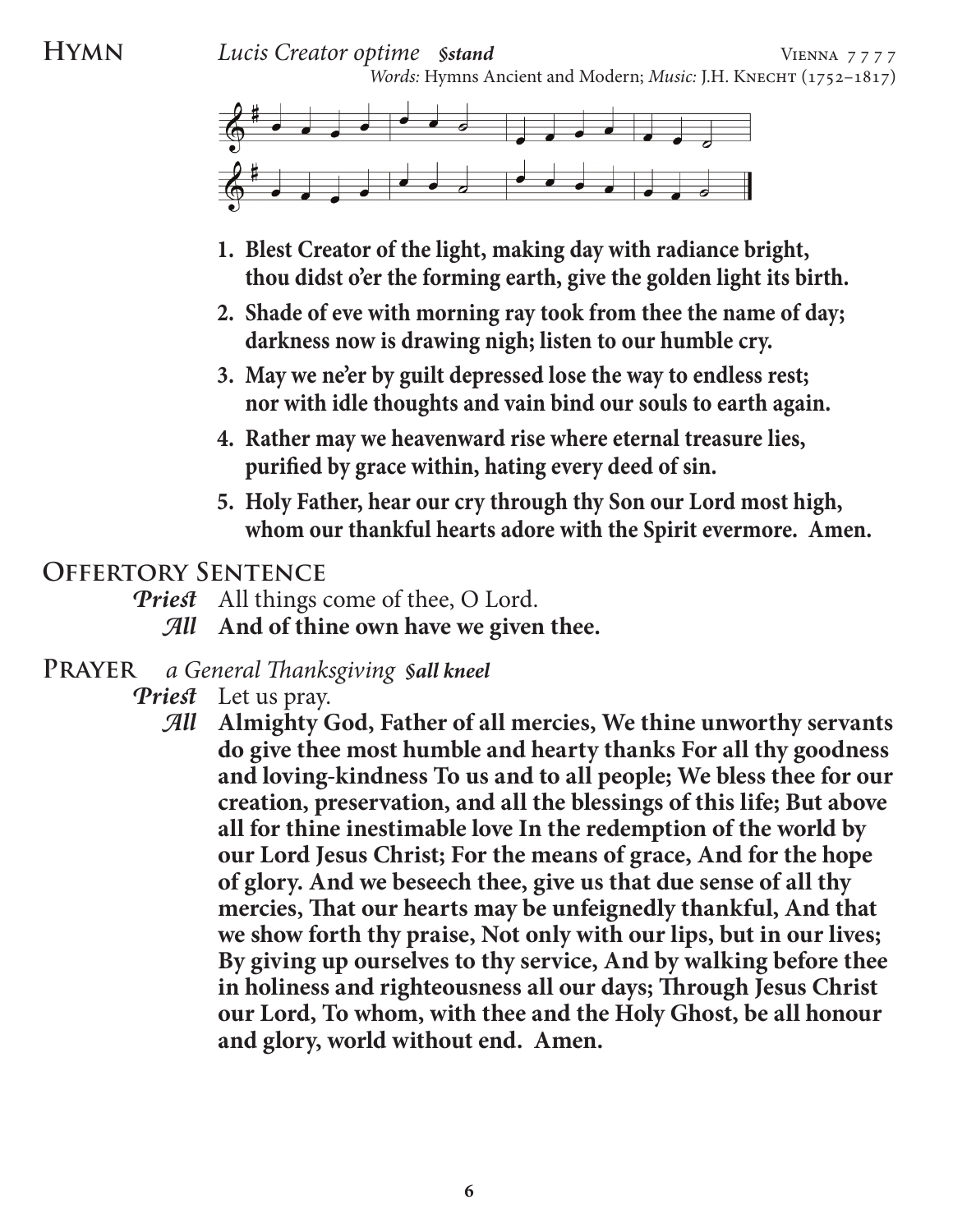## **Prayer** *of St. Chrysostom*

*All* **Almighty God, who hast given us grace at this time with one accord to make our common supplications unto thee; and dost promise that when two or three are gathered together in thy Name thou wilt grant their requests: Fulfil now, O Lord, the desires and petitions of thy servants, as may be most expedient for them; granting us in this world knowledge of thy truth, and in the world to come life everlasting. Amen.**

# **The Grace**

**Priest**  $\pm$ The grace of our Lord Jesus Christ, and the love of God, and the fellowship of the Holy Ghost, be with us all evermore. *Amen.*

**HYMN** *Holy Father, cheer our way <i>§stand* VESPER 77 75 *Words:* (New English Hymnal) RICHARD ROBINSON (1842-1892) *Music:* SIR JOHN STAINER (1840-1901)



- **1. Holy Father, cheer our way with thy love's perpetual ray; Grant us every closing day light at evening time.**
- **2. Holy Saviour, calm our fears when earth's brightness disappears; Grant us in our latter years light at evening time.**
- **3. Holy Spirit, be thou nigh when in mortal pains we lie; Grant us, as we come to die, light at evening time.**
- **4. Holy, blesséd Trinity, darkness is not dark with thee; Those thou keepest always see light at evening time.**

## **Organ Voluntary**

பு

击

*You are cordially invited for refreshments and fellowship in Church House (our parish hall) following Evensong.*

╫